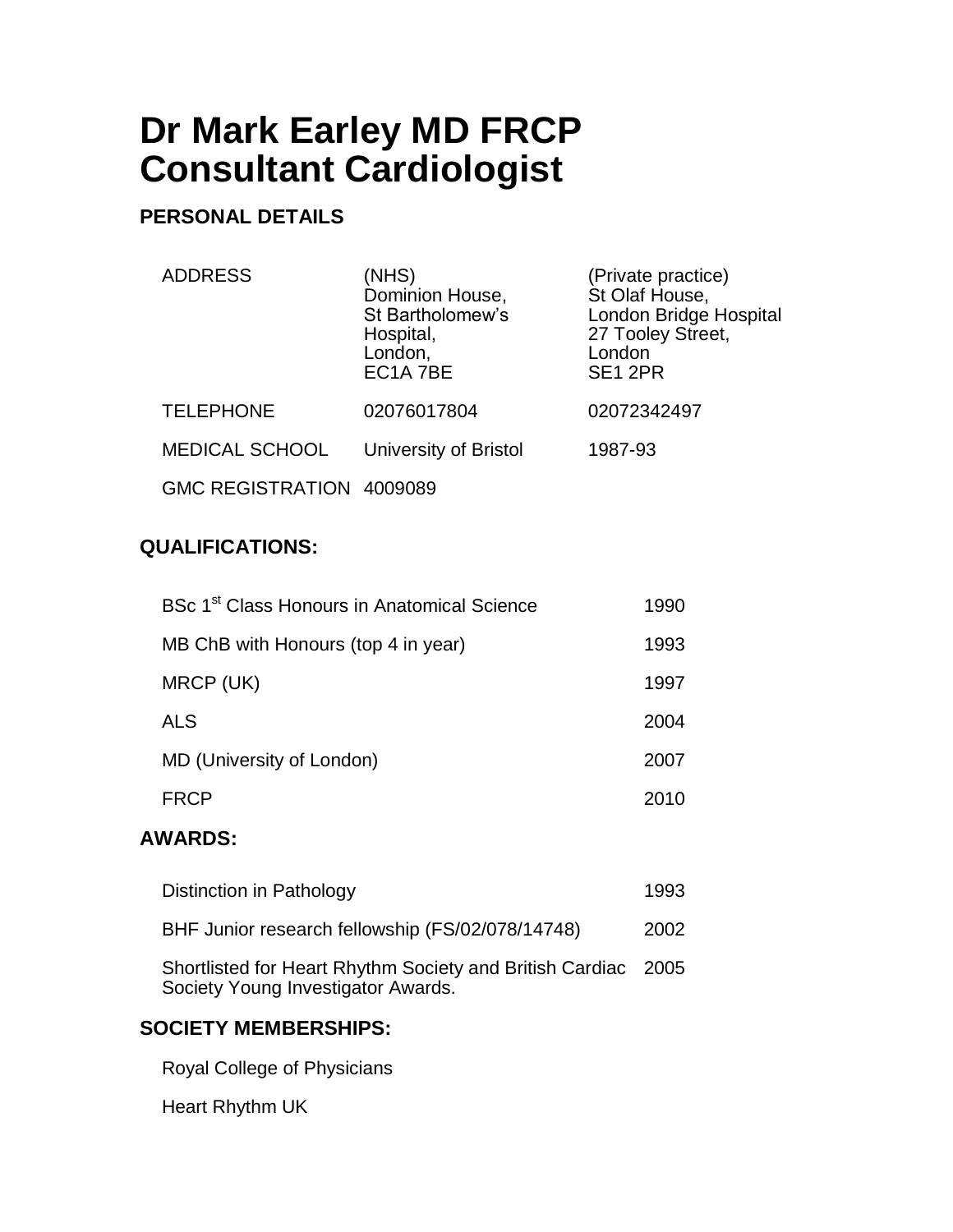#### **CURRENT CONSULTANT APPOINTMENT:**

NOV 2006- Consultant Cardiologist, St Bartholomew's Hospital Specialist interest: Cardiac Electrophysiology

#### **PREVIOUS APPOINTMENTS:**

| <b>JAN 2006-</b>             | Consultant Cardiologist, Manchester Royal Infirmary |
|------------------------------|-----------------------------------------------------|
| <b>NOV 2006</b>              | Specialist interest: Cardiac Electrophysiology      |
| <b>OCT 2001-</b>             | Specialist trainee in cardiac electrophysiology     |
| <b>NOV 2005</b>              | St Bartholomew's Hospital                           |
| SEP 1997-                    | Specialist training in general cardiology           |
| <b>SEP 2001</b>              | Hammersmith, St Mary's and West Middlesex Hospitals |
| AUG 1993-<br><b>AUG 1997</b> | Junior medical and surgical posts                   |

#### **OTHER CURRENT RESPONSIBILITIES:**

- Lead for postgraduate training in Cardiac CAU at Barts and the London  $\bullet$ NHS Trust
- Member of London Deanery committee for developing new curriculum for  $\bullet$ specialist training in cardiac electrophysiology.
- Lead for arrhythmia on North East London Cardiac Network, developing  $\bullet$ new heart rhythm services across the sector.
- Examiner for Queen Mary University of London.
- Lead for medical student training in cardiology at St Bartholomew's  $\bullet$ **Hospital**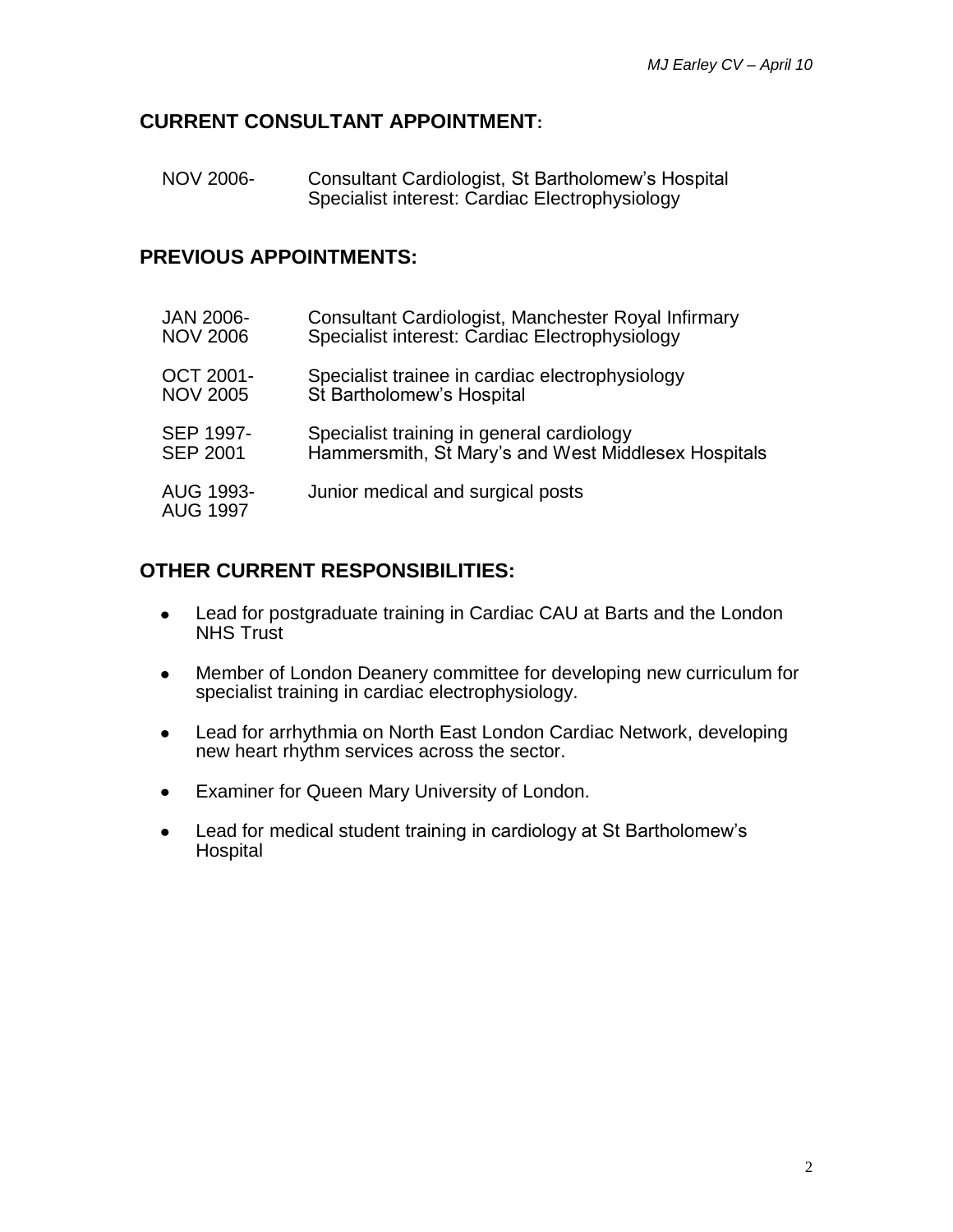#### **RESEARCH:**

I have an active program of research at St Bartholomew's Hospital, supervising a research team of doctors and nurses that publish regularly in peer reviewed journals. I was awarded my MD thesis in 2007 titled Investigations of the mechanisms and management of permanent atrial fibrillation. Although atrial fibrillation has been the main focus of interest I have also been active in all areas of research as listed here:

#### MECHANISMS OF ATRIAL FIBRILLATION.

I have used a combination of non contact and electroanatomical mapping to better understand the mechanisms of AF. I have performed frequency analysis of virtual intra cardiac electrograms and identified areas of the left atrium where regular high frequency wavefronts exist which may act as perpetuators of AF. I aim to continue this research and verify these findings by making contact electrogram maps of the left atrium in patients undergoing catheter ablation.

#### CLINICAL OUTCOMES OF AF ABLATION

I am responsible for the collection and auditing of our AF ablation data. I designed the St Bartholomew's AF database that allows collection of baseline, follow up and procedural data for patients undergoing either catheter or surgical ablation of AF. This has been the foundation of several observational and controlled trials examining the impact of new techniques which aim to improve outcomes. An example is the integration of CT scans of the patients own LA into the cardiac mapping system to allow improved accuracy of location of the ablation catheter. This has recently been accepted for publication (see publications).

PERIOPERATIVE ANTICOAGULATION AROUND CATHETER ABLATION I have demonstrated that performing catheter ablation for atrial flutter while patients are on warfarin leads to fewer complications than replacing it with sub cutaneous heparin.

ABLATION OF ATRIOVENTRICULAR NODAL REENTRY TACHYCARDIA I have recently audited our 3 years results of this procedure and shown that radiofrequency ablation has superior results to and far more economical than Cryoablation.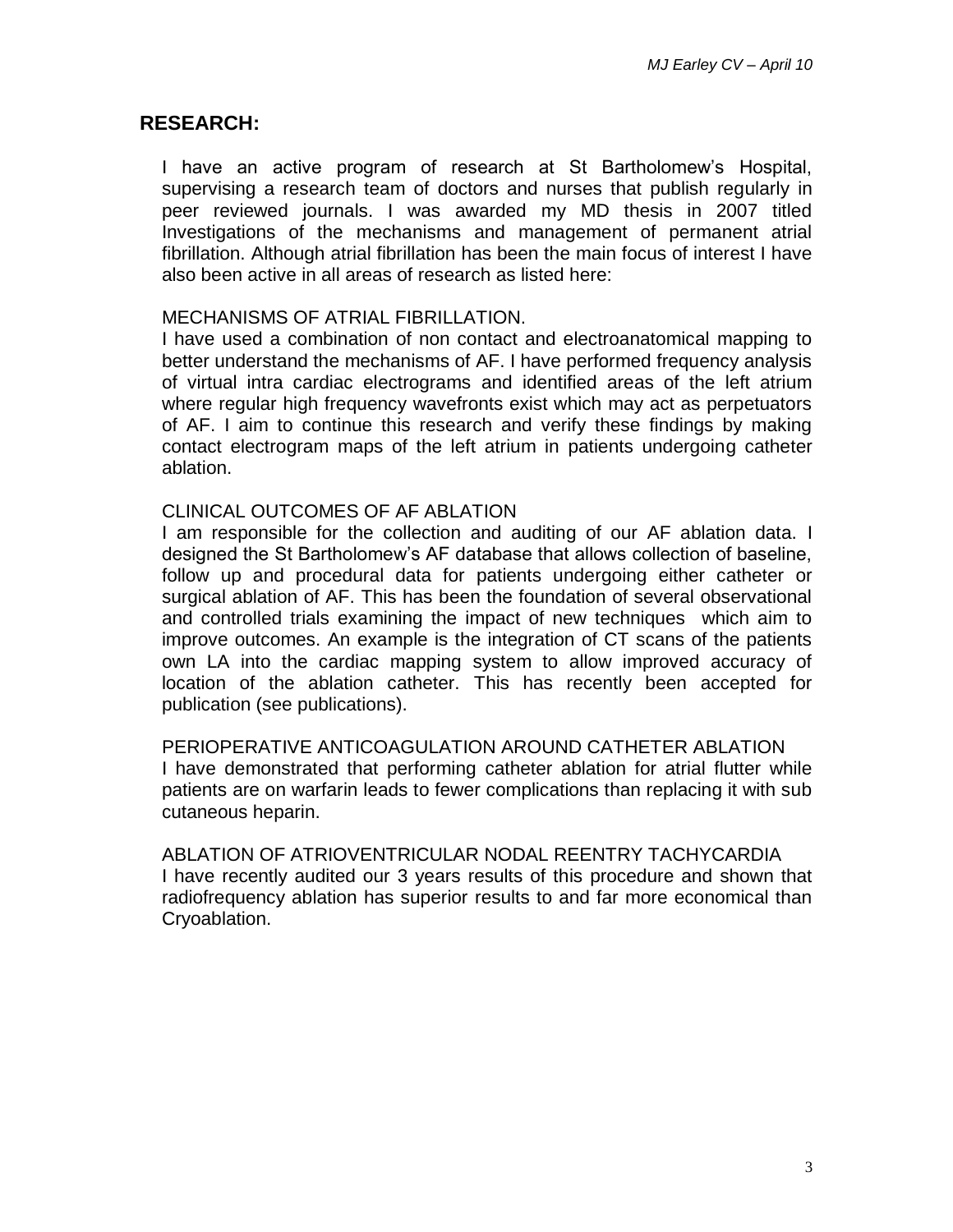### **RECENT PUBLICATIONS (2006-2010):**

- 1. Uninterrupted warfarin for peri-procedural anticoagulation in catheter ablation of typical atrial flutter: a safe and cost effective strategy. Finlay M, Sawhney V, Schilling RJ, Thomas G, Duncan E, Hunter R, Abrams D, Sporton SC, **Earley MJ**. *J Cardiovasc Electrophysiol 2010*
- 2. Cryoablation vs radiofrequency ablation for treatment of atrioventricular nodal reentrant tachycardia:has an increase in catheter tip size and lesion number improved results? Opel A, Murray S, Kamath N, Dhinoja M, Abrams D, Sporton S, Schilling R, **Earley M J.** *Heart Rhythm 2010;7:340- 343*
- 3. The transeptal puncture. **Earley MJ**. *Heart 2009;95:85-92.*
- 4. A randomized trial to compare atrial fibrillation ablation using a steerable vs. a non-steerable sheath. Rajappan K, Baker V, Richmond L, Kistler PM, Thomas G, Redpath C, Sporton SC, **Earley MJ**, Harris S, Schilling RJ. *Europace 2009;11:571-575*.
- 5. The impact of image integration on catheter ablation of atrial fibrillation using electroanatomic mapping: a prospective randomized study. Kistler PM, Rajappan K, Harris S, **Earley MJ**, Richmond L, Sporton SC, Schilling RJ.. *Eur Heart J 2008;29:3029-3036.*
- 6. Acute and chronic pulmonary vein reconnection after atrial fibrillation ablation: a prospective characterization of anatomical sites Rajappan K, Kistler PM, **Earley MJ**, Thomas G, Izquierdo M, Sporton SC, Schilling RJ.. *Pacing Clin Electrophysiol 2008;31:1598-1605.*
- 7. Validation of computed tomography image integration into the EnSite NavX mapping system to perform catheter ablation of atrial fibrillation Richmond L, Rajappan K, Voth E, Rangavajhala,V.; **Earley,M.J**.et al.. *J Cardiovasc Electrophysiol*. 2008.
- 8. Current case mix and results of catheter ablation of regular supraventricular tachycardia: are we giving unrealistic expectations to patients? Showkathali R, **Earley MJ**, Gupta D et al. *Europace*. 2007;9:1064-1068.
- 9. Atrioventricular node reentrant tachycardia ablation in a patient with congenitally corrected transposition of the great vessels using the CARTO mapping system. Eisenberger M, Fox DJ, **Earley MJ** et al. *J Interv Card Electrophysiol*. 2007;19:129-132.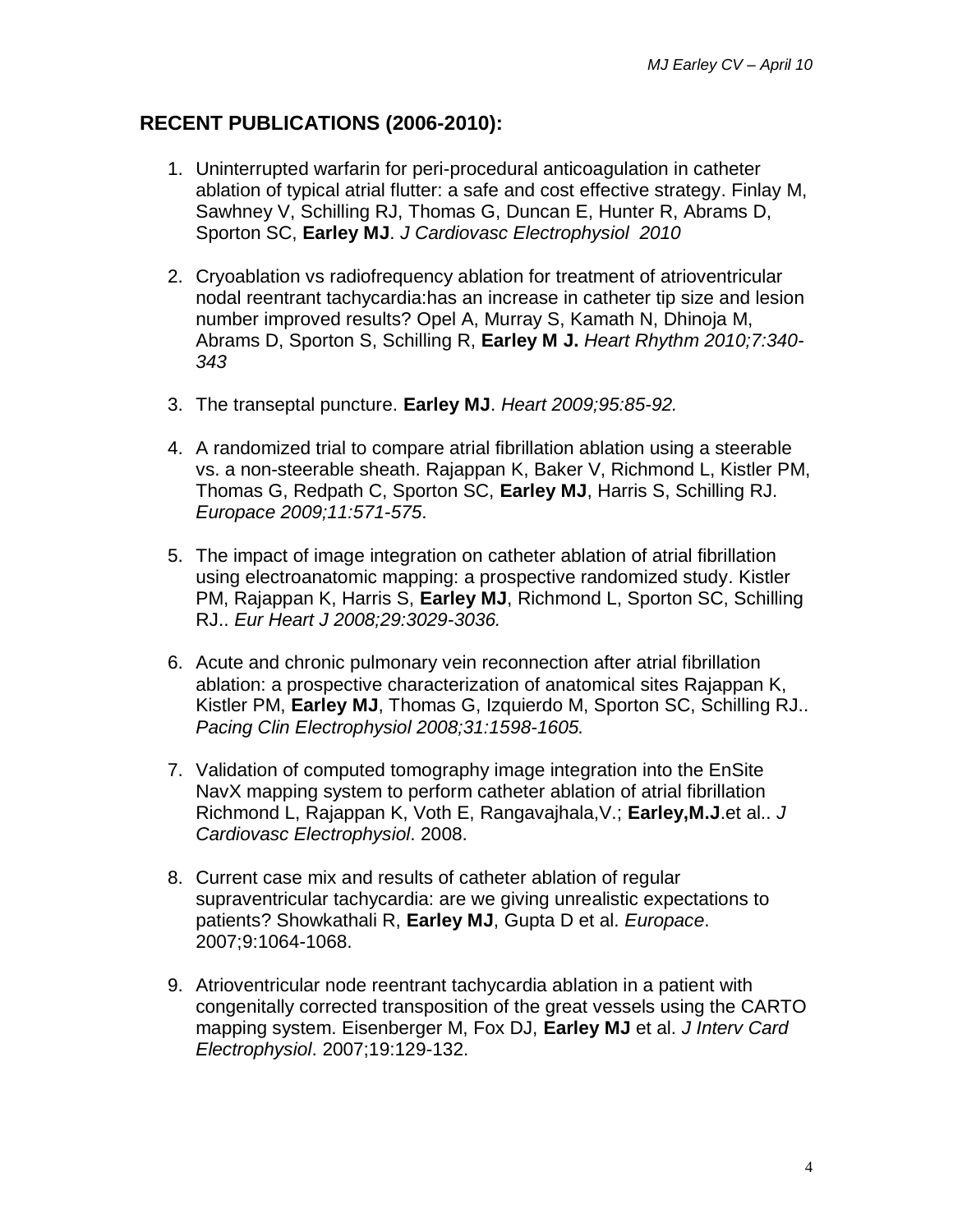- 10.Comparison of noncontact and electroanatomic mapping to identify scar and arrhythmia late after the Fontan procedure. Abrams DJ, **Earley MJ**, Sporton SC et al. *Circulation*. 2007;115:1738-1746.
- 11.Ablation of supraventricular tachycardia in a 96 year old. Diab IG, **Earley MJ.** *Age Ageing*. 2007;36:346-348.
- 12.Can atrial fibrillation with a coarse electrocardiographic appearance be treated with catheter ablation of the tricuspid valve-inferior vena cava isthmus? Results of a multicentre randomised controlled trial. Gupta D, **Earley MJ**, Haywood GA et al. *Heart*. 2007;93:688-693.
- 13.Cryoablation compared with radiofrequency ablation for atrioventricular nodal re-entrant tachycardia: analysis of factors contributing to acute and follow-up outcome. Gupta D, Al Lamee RK, **Earley MJ** et al *Europace*. 2006;8:1022-1026.
- 14.The impact of CT image integration into an electroanatomic mapping system on clinical outcomes of catheter ablation of atrial fibrillation. Kistler PM, Rajappan K, Jahngir M et al. *J Cardiovasc Electrophysiol*. 2006;17:1093-1101.
- 15.Validation of the Noncontact Mapping System in the Left Atrium During Permanent Atrial Fibrillation and Sinus Rhythm. **Earley MJ**, Abrams DJ, Sporton SC, Schilling RJ. *J Am Coll Cardiol* 2006;48:485-91
- 16.The impact of CT image integration into an electroanatomic mapping system on clinical outcomes of catheter ablation of atrial fibrillation. Kistler PM, Rajappan K, Jahngir M**, Earley MJ** et al. *J Cardiovasc Electrophysiol* 2006;17:1093-101
- 17.Cryoablation compared with radiofrequency ablation for atrioventricular nodal re-entrant tachycardia: analysis of factors contributing to acute and follow-up outcome. Gupta D, Al Lamee RK, **Earley MJ** et al. Europace. 2006;8:1022-6.
- 18.Radiofrequency ablation of arrhythmias guided by non-fluoroscopic catheter location: a prospective randomized trial. **Earley MJ**, Showkathali R, Alzetani M et al. *Eur Heart J* 2006;27:1223-9.
- 19.Validation of three-dimensional cardiac image integration: use of integrated CT image into electroanatomic mapping system to perform catheter ablation of atrial fibrillation. Kistler PM, **Earley MJ**, Harris S et al. *J Cardiovasc Electrophysiol* 2006;17:341-8.